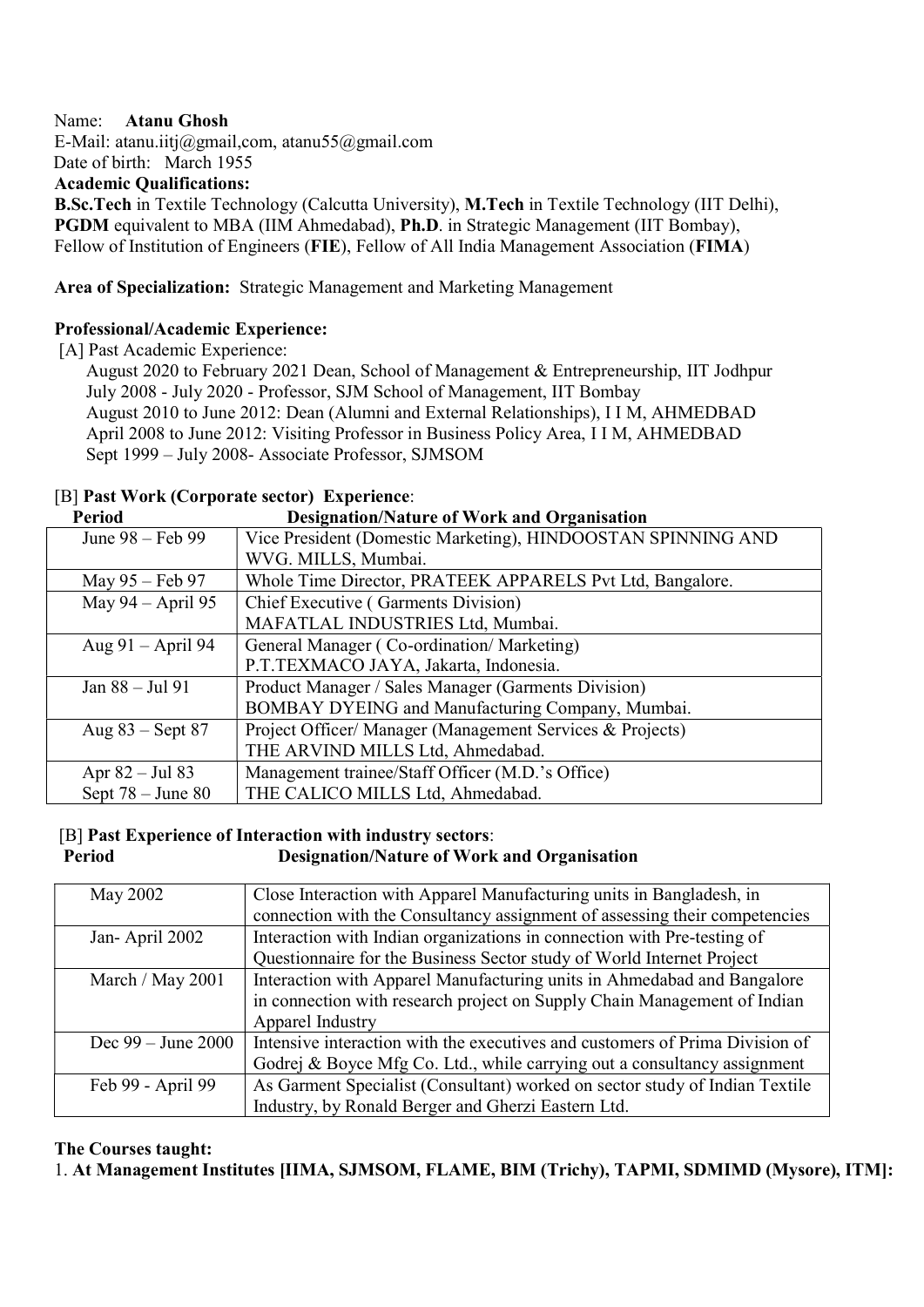Strategic Management, Strategies for Corporate Growth, Management of International Business, Marketing Management, Services Marketing, Leadership, Product Policy & Management, International Marketing,

 2. At VJTI and National Institute of Fashion Technology, Bangalore and SGSS College of Engineering and Technology, Nanded, NID Ahmedabad

 Management in Textile Industry, An Introduction to Apparel Industry, Advance Export Merchandising, Fashion Management Strategy, Costing, Retailing, New Product Planning and launching, Strategic Design Management

## Invited member & Association:

- 1) was appointed as a Member of the Textile task force, by the Government of Maharashtra to advise the state Government on the aspects of formulating a comprehensive policy on textile and related industries.
- 2) was a Member of the Frontier technology & Quality Improvement committee of Indian Merchants' Chamber for the year 2002-03?
- 3) Member of CII Maharashtra Knowledge Based Industries Panel 2003-2004

#### Academic administration:

- 1) Programme Coordinator, Apparel Marketing & Merchandising Programme, NIFT, Bangalore,1997-98
- 2) Adviser to the Director, IIT Bombay, May 2006 March 2007
- 3) Faculty Advisor of the International B School Meet of IIMA- CONFLUENCE, 2008,2009, 2010
- 4) Dean ( Alumni and External Relationships), IIM Ahmedabad, August 2010 June 2012
- 5) Faculty Coordinator, International Relations, SJMSOM, IIT Bombay, 2013-2018
- 6) Faculty Coordinator, Admissions to M. Mgt programme of SJMSOM, IIT Bombay, 2016-2017

#### Affiliation with Professional Bodies:

- 1) Life Member of The Textile Association of India
- 2) Fellow Life Member, All India Management Association
- 3) Fellow Member, Institution of Engineers, India
- 4) Member, Academy of International Business

#### Membership of Board/Advisory Committee:

- 1) Independent Director of Sewa Trade Facilitation Centre, Ahmedabad [2010-2018]
- 2) Member of the Governing Board of IES Management College and Research Centre, Mumbai
- 3) Member of the Governing Board, Institute of Apparel Management, Gurgaon, 2016-17
- 4) Member on the Board of Studies for the Strategy area of NMIMS, Mumbai.
- 5) Member of Academic Advisory Board of GRG School of Management Studies, Coimbatore
- 6) Member, Academic Council, University of Engineering & Management, Kolkata, 2016-17
- 7) Member of AIMA Council 2009-15 as the Elected Professional Individual Member
- 8) Member of Consumer Complaints Committee, The Advertising Standards Council of India - since February 2015
- 9) Member of the Governing Board, IMT Nagpur from Nov 2019, IMT Hyderabad, from Dec 2019

## Continuing Education Programmes conducted/ Delivered lectures on:

- 1. Strategic Business Thinking: Business perspective, for Senior Executives
- 2. "Challenges and Issues in building a Customer Centric Services Organisations" and "Strategic Management of services organizations- some framework",
- 3. 25-week MDP on General Management, for Engineer Executives of Kvaerner Powergas India Pvt Ltd from August 2002.
- 4. (i) Efficient Consumer Response: Re-orienting the organization to redefine strategy for ECR. Managing co-operative relationships between manufacturers, Distributors, suppliers, and customers
	- (ii) Techno Entrepreneurship: Branding, IPR & Valuation
- (iii) Relationship Marketing: Customer Life time value, Best & worst practices of Relationship Marketing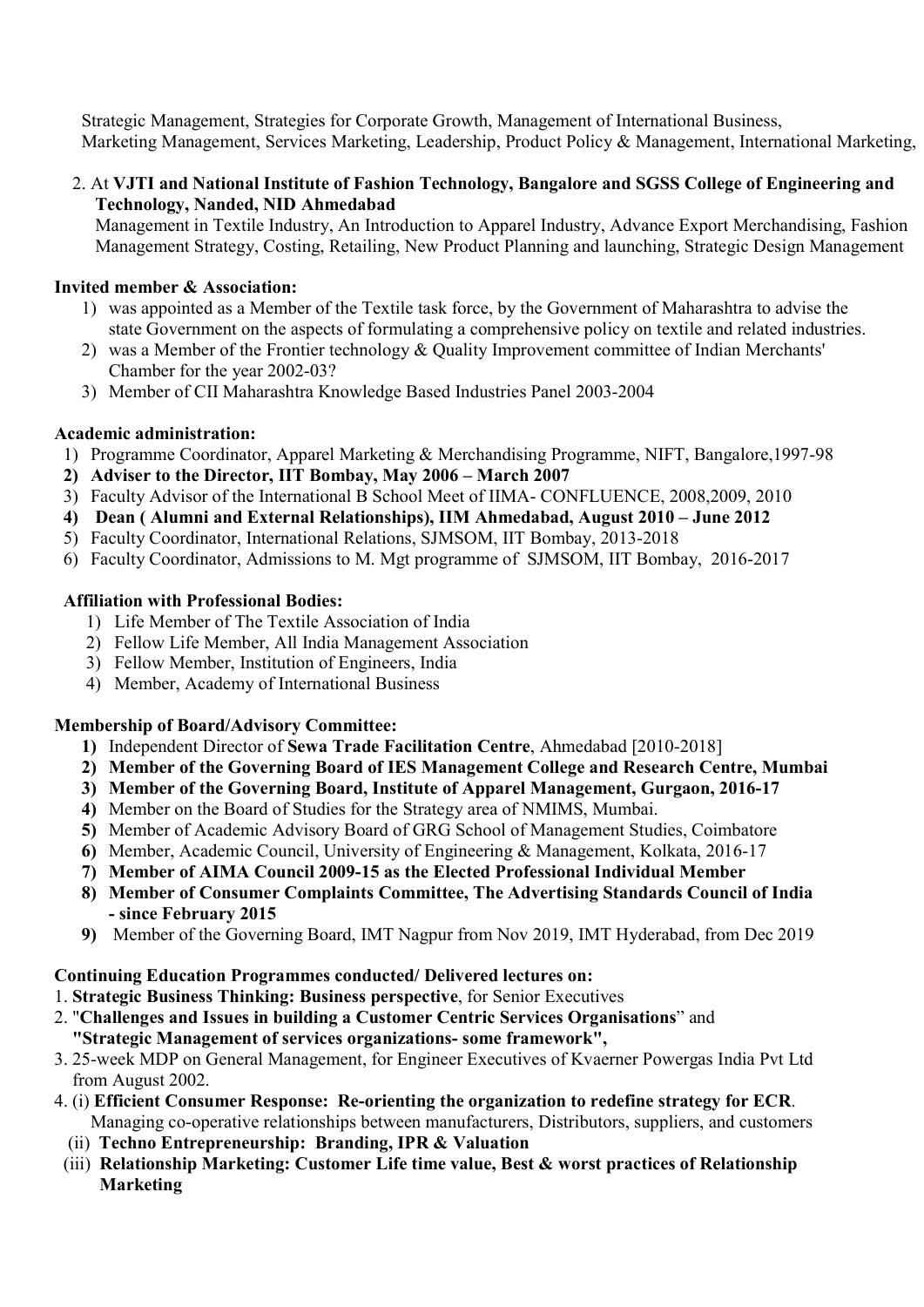- 5) Conducted 4-day CEP Programmes on Building Effective Business Organisations in Indian Apparel Industry in March and October 2007
- 6) Conducted 4-day CEP Programmes for Senior executives on "Strategies for Organisations' Growth" in January 2013,2014, 2015 2016, 2017, 2018, 2019 and 2020, involving Chairman/MD/ DMD/ CEO/CFO/Founder of organizations, as faculty resource persons

# Short term courses / workshops/seminars etc organized

- 1) Coordinated 2 Programmes of 5 weeks each during August 1997 and April 1998 on "Effective Apparel Merchandising" at National Institute of Fashion Technology, Bangalore
- 2) Designed creatively an annual event "Leadership Lecture Series" as part of the compulsory course titled "Leadership, Vision & Entrepreneurship" and organized every year since 2000. More than 80 Leaders & achievers from corporate and non-corporate world were invited to share their experiences with the students of Management programme at SJMSOM, IIT Bombay
- 3) Conducted workshops on "Leadership" at Indian Business Academy, Bangalore, on 1-3 December 2006, at Department of Management Studies (University of Goa) on 26-28 January 2007 and at MICA, on 8-9 November 2008.
- 4) Organised the Tenth International Annual Convention of Strategic Management of India, held at IIT Bombay in May 2007, as the Programme Coordinator. Corporate Leaders and Senior Executives delivered talk on "Current Challenges faced by various industry sectors in India"
- 5) Conducted a 4-day workshop on "Strategic Thinking and Innovation" for the students of Strategic Design Management programme of NID, Ahmedabad
- 6) Coordinated 5 day In Company MDP for the senior executives of Decitex Décor Exports, at IIMA
- 7) Organised the International Conference of Strategic Management of India on "Challenges for Inclusive Growth in the Emerging Economies", for Strategic Management Forum, held at IIM Ahmedabad on 15-17 December 2010, as the Programme Coordinator.
- 8) Coordinated long duration MDPs of 10weeks each (over 18months) during 2010-13 on "General Management" for Essar Group and Cummins Group in India for their middle level executives
- 9) Organised a workshop for the students and faculty of SJMSOM on "Learning What is Not Taught" on 2<sup>nd</sup>, 3<sup>rd</sup> and 16<sup>th</sup> February 2013, addressed by Mr. R Gopalakrishnan and Dr. Jagdish Parikh
- 10) Organised and Coordinated "2-week Summer School" for the students of School of Management of University College of London in 2014,2015, 2016 ,2017 and 2018

## Invited Lectures/talks delivered in India/abroad:

- 1) "Supply Chain Management in Indian Apparel Industry", at the NIFT, Gandhinagar, NIFT, Bangalore, Institution of Engineers & Institute of Jute Technology, Calcutta, College of Textile Technology, Serampore, andt NIFT Delhi
- 2) "Retailing in Apparel Products- strategies for success" at NIFT, Bombay
- 3) "Impact of Information and Communication Technologies on Indian Business Sector" at the UCLA Conference on 'Managing in the Global Information Economy', held at Anderson Graduate School of Management, Los Angeles, in September 2003.
- 4) "The innovative way of learning on Leadership: an experiment at the School of Management, IIT Bombay"; at several Management Schools & Management Associations in India and abroad as well at many conferences/seminars
- 5) " Design and Innovation as a Differentiator" and another on "Merchandising in Apparel industry - Major Challenges" to the faculty and students of Lifestyle Design and Apparel Design and Merchandising group, NID, Ahmedabad
- 6) "Global Product Development Strategy" at NID, Ahmedabad
- 7) " Role of Innovation in the Changing Competitive Business Environment" at the International Conference held at IBS Ahmedabad in 2008
- 8) "Reverse Innovation" to the Post Graduate students of Department of International Politics/Relations, School of Global Studies, Sikkim University, Gangtok, Sikkim on 7<sup>th</sup> May 2013
- 9) "Disruptive Innovation for Emerging Economies necessities, challenges and success stories" at the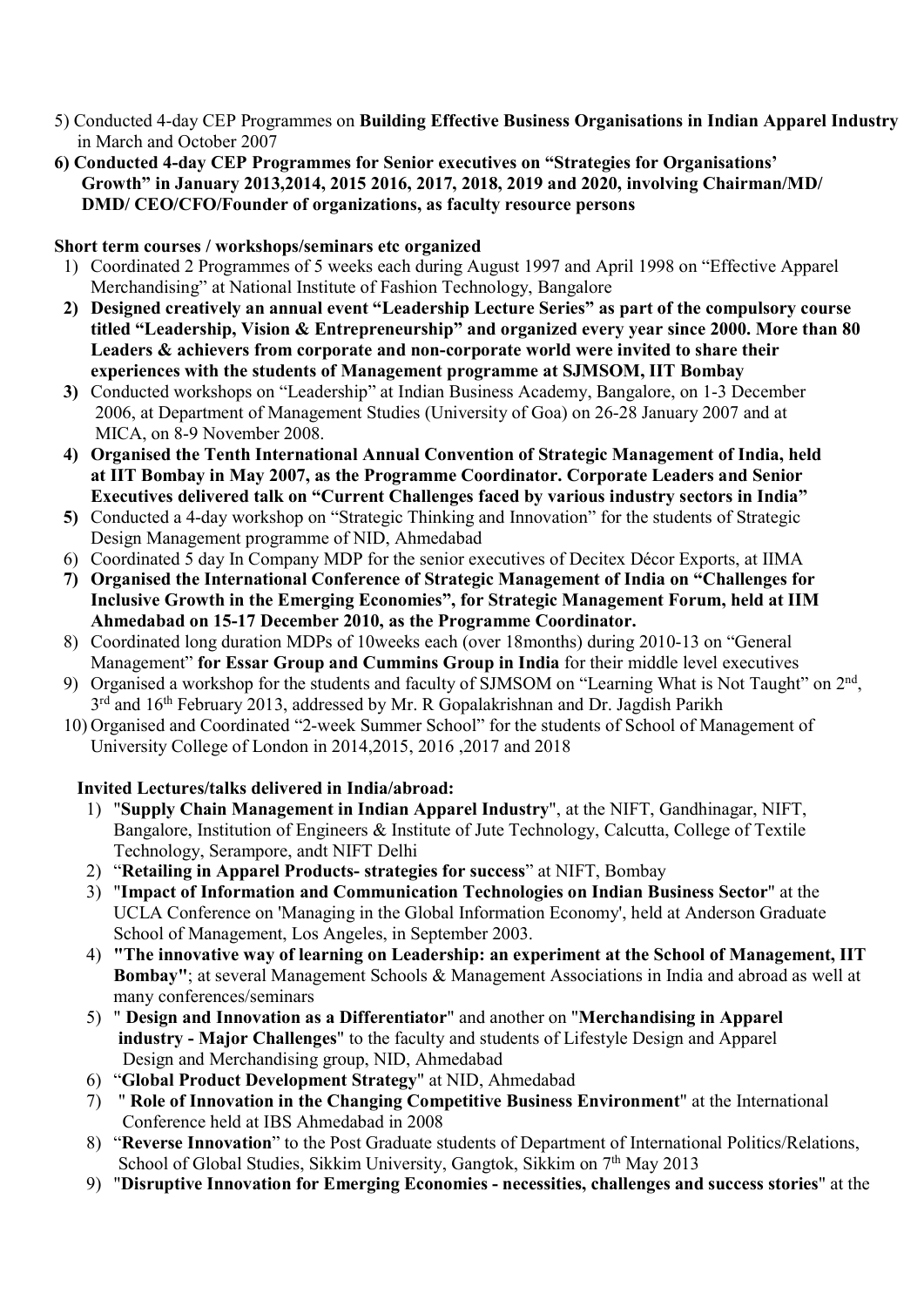Inaugural function of the Management week of Baroda Management Association, held on 26th May 2013

- 10) Key note address on " Ingredients for Productivity Improvement in Manufacturing and Services Industry" at the National Conference on "Emerging trends in productivity" organized by SGGS Institute of Engineering & Technology, Nanded, Maharashtra in 2014
- 11) " Research with relevance to the society" for Distinguished Researcher Seminar Series, organized by the Department of Industrial and Management Engineering , IIT Kanpur, 2014, at IIM Rohtak, 2015, at KLS Gogte Institute of Technology, Belgaum 2017
- 12) "Growth Strategy Through Innovation" "Need for Disruptive Innovation for Emerging Economies" at Guwahati Management Association, 2015, Department of Management Studies, Goa University, 2016.; at IIM Rohatak, 2015, KIIT Business School and XIMB– Bhuvaneshwar , 2016; at Dept of Jute and Fiber Technology, Calcutta University , 2016, at IIFT and NIFT Kolkata , 2016, at Dept of Management Studies, IIT Delhi , 2016; Goa Institute of Management, 2016 , NIFT Jodhpur, 2019
- 13) "Design and Management Linkage ", NID, Gandhinagar, 2015, 2017 and 2019
- 14) "Technology Enabled Eductaion" at Birla Institute of Applied Sciences, Bhimtal, 2015
- 15) "Why Innovation is necessary and how to drive it" at School of Management and Entrepreneurship, Shiv Nadar University , Greater Noida, 2015
- 16) "Learner Centric Approach for a New Educational Experience" at CII National Higher Education Conclave, Coimbatore, 2015
- 17) Delivered Convocation address as the Chief Guest at Akhilesh Dinesh Mody Institute of Financial amd Management Studies, on 23<sup>rd</sup> January 2016
- 18) "Role of Technology in Logistics and Supply Chain", Logistics Summit of CII- Institute of Logistics, 2015
- 19) A 'Special Talk' on "Challenges to Management Education" organized by Baroda Management Association at the Faculty of Management Studies, MSU Baroda, 2019
- 20) "Case Study Writing and case discussion method" Jamlal Bajaj Institute of Management Studies, Mumbai, 2016
- 21) "Need for effective Academia -Industry collaboration" at the INDO-GLOBAL EDUCATION SUMMIT, held in Mumbai 2017
- 22) Delivered lectures on "Strategy and Innovation in the Emerging Economies", for the participants of Asia Business Leadership programme, Graduate School of Management, Kyoto University, Japan, in June 2017, June 2018, June 2019 and July 202,0.
- 23) Delivered the 4th C. R. Noddar Memorial Lecture on "Challenges in the Changing Paradigm" at ICAR-National Institute of Natural Fibre Engineering and Technology, Kolkata on 11<sup>th</sup> February 2020.
- 24) Delivered talk on "Role of Technology in Business Management Education" at PIBM's Virtual International Conference on Business Interventions and Technology in December, 2020.
- 25) "Challenges of the manufacturing sector", at the National Seminar of GIET University, in Nov-2020
- 26) "Technology in Higher Education: Changes in Pedagogy and Delivery" scheduled at the 4th Edition of CII National Higher Education Conclave on 5 December 2020.
- 27) "Navigating Strategic Change: Leveraging Technology in Higher Education " as the keynote speaker in the webinar, organised by Institute of Management Nirma University, Ahmedabad as part of its Silver Jubilee year celebration, on 21st March 2021

#### Sponsored Projects undertaken:

| Sponsoring Agency                 |  | Title of the Project                                        | Period   |
|-----------------------------------|--|-------------------------------------------------------------|----------|
| 1. Morarjee Mills, Bombay Dyeing, |  | Supply Chain Management in Indian                           | May 2000 |
| Mayfair Clothing                  |  | Textile & Apparel Industry.                                 |          |
| 2. HDFC Bank Ltd                  |  | Customer Service and Satisfaction for Retail Bank Consumers | 2003-04  |
|                                   |  |                                                             |          |

## Consultancy Work done:

| Organization                     | <b>Title of the Project</b>        | Period   |
|----------------------------------|------------------------------------|----------|
| 1. PRIMA Division of Godrej $\&$ | Strategy formulation for the PRIMA | Dec 1999 |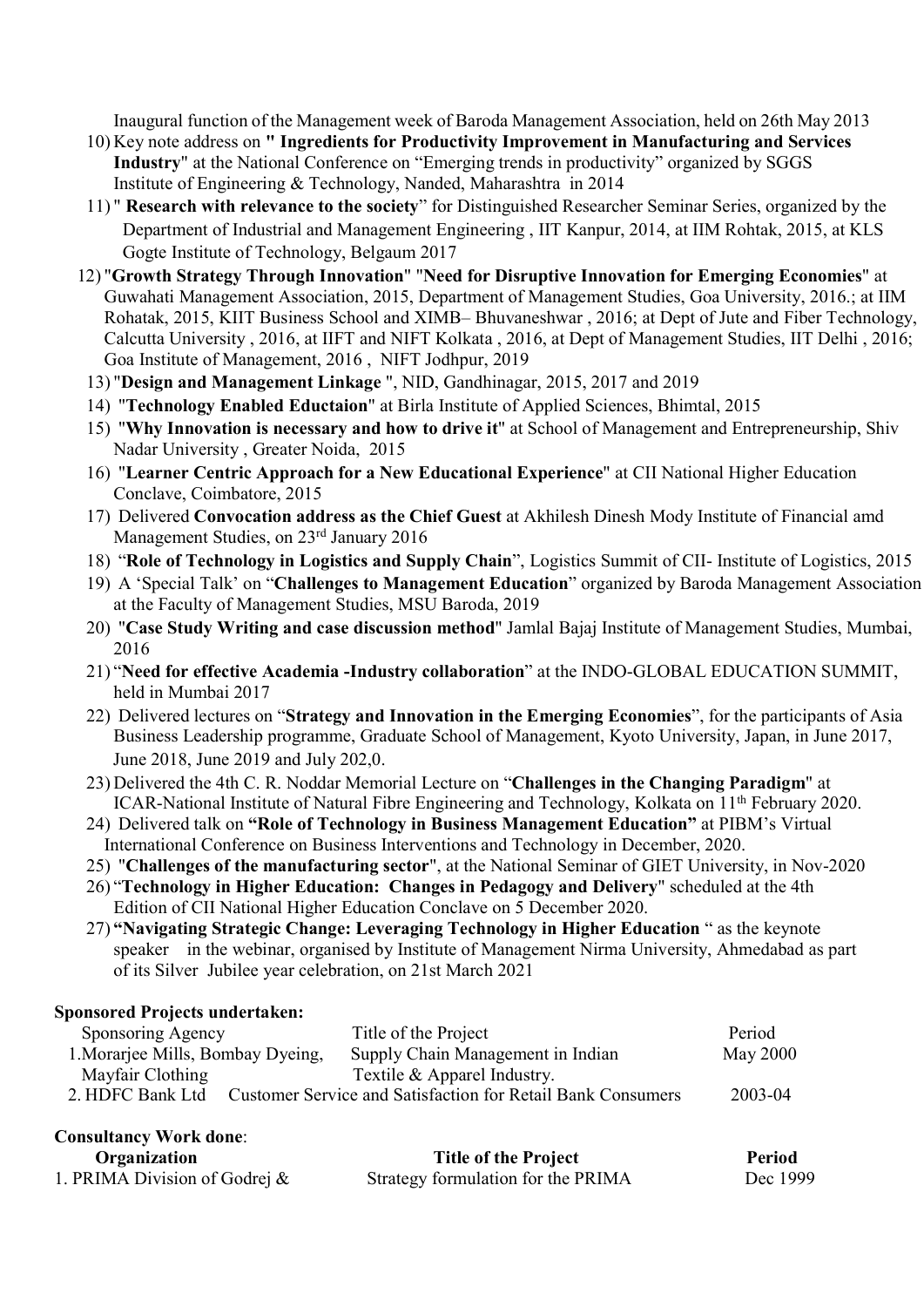|                                                                                     | Boyce Mfg Co                                           | division of Godrej & Boyce Mfg. Co                         | June 2000    |
|-------------------------------------------------------------------------------------|--------------------------------------------------------|------------------------------------------------------------|--------------|
|                                                                                     | 2. Gherzi Eastern Ltd                                  | To assess the competencies of garment sector of Bangladesh | May 2002     |
|                                                                                     |                                                        | and formulating a strategy for post-MFA period             |              |
|                                                                                     | 3. Swiss Agency for Development                        | Assessment of economical viability                         | Dec1997      |
|                                                                                     | and Cooperation                                        | of an NGO in Bangladesh                                    |              |
|                                                                                     | 4. Gherzi Eastern Ltd                                  | Sector Study of Indian Textile Industry                    | Feb1999      |
|                                                                                     | 5. AkerKvearner Powergas                               | Evaluation of the Effectiveness of 25 week MDP             | October 2004 |
|                                                                                     | (I) Pvt Ltd                                            | on General Management, conducted by SOM, IIT Bombay        |              |
|                                                                                     | 6. State Bank Staff College                            | Right-sizing of Corporate Centre of State Bank of India    | May 2007     |
|                                                                                     | 7. State Bank Staff College                            | Review of staffing (Officers) Global IT Centre of SBI      | Aug-Dec 2007 |
| 8. National Institute of Design Ahmedabad Reviewing and Restructuring of the course | May-June 2008                                          |                                                            |              |
|                                                                                     | curriculum of "Strategic Design Management" Programme. |                                                            |              |
| 9. Electronic Payment System Case Study on Growth and Future Opportunities          | Feb-June, 2016                                         |                                                            |              |

# Developed For Industrial Applications:

- 1) Developed a comprehensive fully integrated costing system for variable costing, product pricing and contribution analysis of textile products for Arvind Mills Ltd, Ahmedabad
- 2) Developed a comprehensive and fully integrated Management Information System for the Ready Made Garments division of Bombay Dyeing & Manufacturing Co. Ltd.

## Ph.D THESIS SUPERVISION:

- 1. Ashish Hattangdi ( with Prof. Shishir Jha as Co-supervisor) worked on his thesis "Impact of ICTs in Higher Education Institutes" and graduated in 2015
- 2. Kaniaka Khurana worked on her thesis "Viable and Creative –A Qualitative Study of Management in Indian Theatre Organisations" and graduated in November 2020

# Evaluation of Ph D Thesis:

Evaluated Ph D theses of Research scholars of IIT Delhi (5), IIMA(2), IIM Lucknow (2), NITIE (1), IISc (1), IIMB(1), FMS, Delhi University(1), Goa University(1), Sastra University(1), IIFM(1) PondicherryUniversity(1)

# I. LIST OF PUBLICATIONS

- Paper in proceedings International :
	- 1. Atanu Ghosh and Manish Talukdar, "Multinational Business strategies in the Indian Home- Appliances market", the Conference of Academy of International Business, at IIT Bombay, 2003.
	- 3. Atanu Ghosh and Saurabh Lahiri, "E-Governance in Indian Perspective", 'International Conference on E-governance', published by Tata McGraw Hill, 2003
	- 4. Atanu Ghosh, Karuna Jain and J. Abdul Hakeem Ashiq "Supply Chain Management in Indian Textile Industry", International Symposium on Logistics held at IIM Bangalore, 2004.
	- 5. Atanu Ghosh, Keerty Y.Nakray, and Shilpi Singh,"ICTs, E-Governance and Rural Development" International Conference on E-Governance, held in Colombo, 2004.
	- 6. Atanu Ghosh Kunal Ghadse, Rajesh Pandey, and Premal Shah. "Barista: making Coffee drinking an Experience", IIMK - NASMEI International Conference on Marketing Strategies for Emerging Markets at the Taj Residency, Calicut, 2004.
	- 7. Atanu Ghosh and Nitin Arora, "Role of e-governance frameworks in effective implementation" International Conference on E-Governance, Lahore University of Management Science, 2005
	- 8. Atanu Ghosh and Arpita Nagdeve, "Embracing on-line buying by consumers in India: an insight" International Conference on "Marketing Paradigms for Emerging Economies," IIMA, 2005
	- 9. Atanu Ghosh and Gargi Banerjee, "A Study of E-governance in Rural India" International Conference on E-Governance, IIT Delhi, 2006.
- 10. Atanu Ghosh and Gargi Banerjee, "Information Technology As A Strategic Tool Of Business in India vis-à-vis USA and Spain", 10<sup>th</sup> Annual International Convention of Strategic Management Forum, IIT Bombay, 2007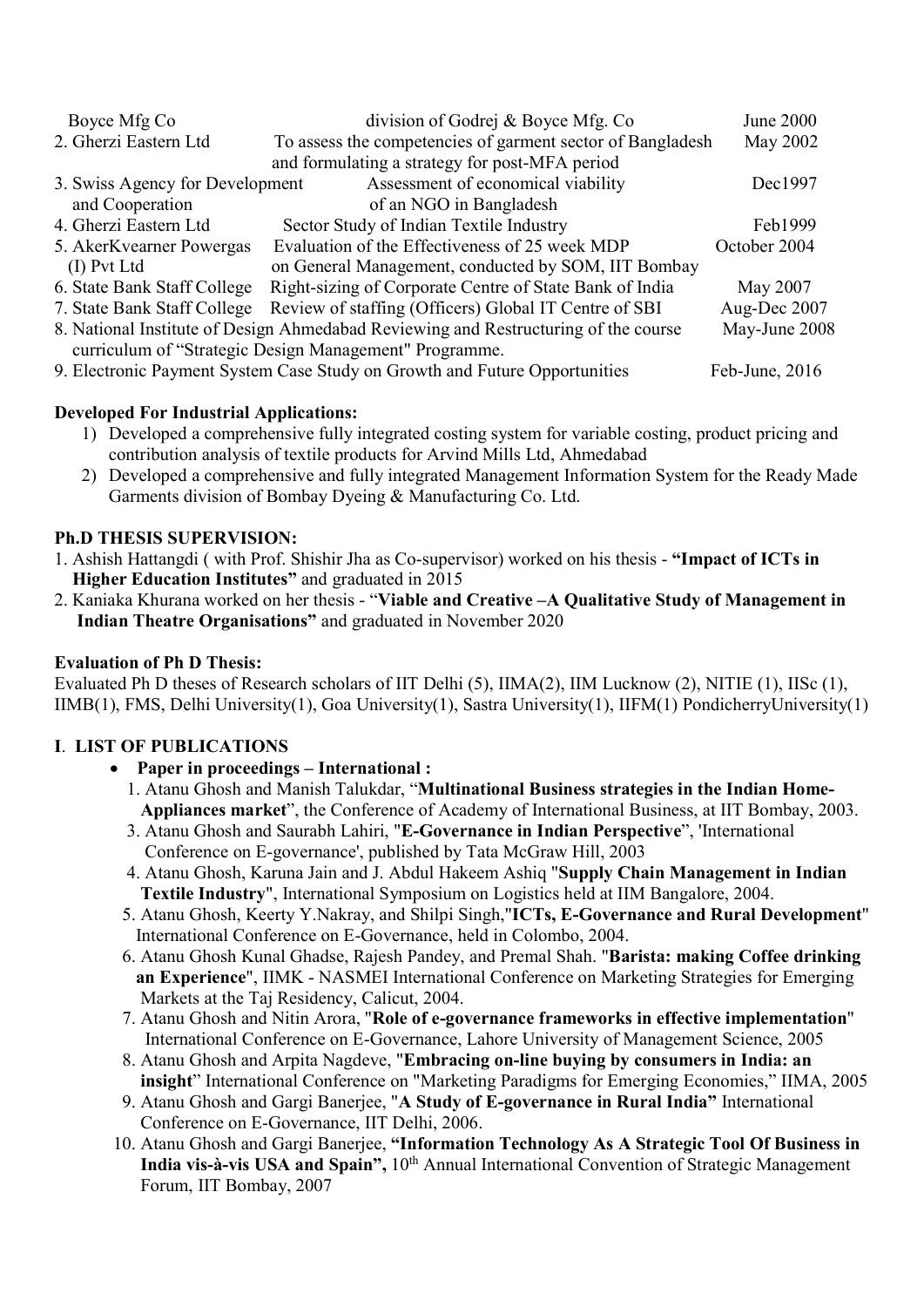- 11. Ashish Hattangdia and Atanu Ghosh, "Enhancing the quality and accessibi lity of higher education through the use of Information and Communication Technology",  $11<sup>th</sup>$  Annual International Convention of Strategic Management Forum, IIT Kanpur, 2008
- 12. Atanu Ghosh, Tania Bandyopadhyay, Mitali Medhe, Shishir K Jha, "Transition towards customer- centric retailing strategies: a study on Indian retail industry", the SIBR Conference Proceedings (ISSN 2223-5078). Sydney, Australia 2020
- Paper in proceedings National:
	- 1. Atanu Ghosh: "Challenges and opportunities for Indian textile and apparel industry", 5th National convention of Strategic Forum of India, MDI, Gurgaon 2002
	- 2. Atanu Ghosh: "Role of Supply Chain Management in Indian Textile & Clothing Industry for building a brand Made in India with strong positive Image", National Textile Conference, UICT, Mumbai, 2003.
	- 3. Atanu Ghosh: "Challenges in Silk Product Exporting", Seminar on 'Silk Technology', organized by the Central Silk Board and Indian Silk Export Promotion Council, 2003.
	- 4. Atanu Ghosh and Apurva Agrawal, "Changing competitive business environment in India: Role of Innovation to cope with the challenges" 7th Convention of the Strategic Management Forum of India, IIM Indore, 2004
	- 5. Atanu Ghosh and Subhashree Chaudhuri, "Design as a Value Creator" AIMA-MICA Integrated Marketing Summit on "Managing Markets in Turbulent Times", Mumbai, 2005.
	- Paper in Journals National: 1. Atanu Ghosh, Ajitkumar Singh, Rajesh Bansal and Harvinder Pal- A case study titled "India's Car is Born", 'Decision', IIM Calcutta Journal, January–June 2003 issue.
		- 2. Atanu Ghosh: Analysis of the case " TI Cycles: New Product Strategy (A)" written by Prof.A.K. Jain and Prof M.R.Dixit, "VIKALPA"-Journal of IIM Ahmedabad, September 2003
		- 4. Atanu Ghosh: An article "LEARNING THE ROPES FROM THE LEADERS" based on the Unique format used by SJMSOM for the course "Leadership and Vision", published in the September 2014 issue of AIMA's Journal - Indian Management.
		- 5. Kanika Khurana, Atanu Ghosh "Management in the performing arts An empirical exploration of organizational structures in Indian theatre" accepted by IIM Kozhikode Society & Management Review
	- Paper in Journals International:
		- 1. Ashish Hattangdi, Atanu Ghosh and Shishir Jha "A literature review of the perceptions of faculty about technology-enabled distance education" published in International journal. ISSN: 1944-6934 (UGC approved) Citations: 10 (September 2017)
		- 2. Ashish Hattangdi, Shishir K. Jha and Atanu Ghosh "Integrating Information and Communication Technology in education: bottlenecks and solutions." published in journal International Journal of Engineering Technology Science and Research IJETSR www.ijetsr.com Volume 4, Issue 10 October 2017.
		- 3. Kanika Khurana, Atanu Ghosh "Where do the lines blur? Exploring the separation between non-profit and for-profit theatre organisations in India," accepted by International Journal of Indian Culture and Business Management

# II. Confernce

# International:

- 1] Presented a paper on "Information and Communication Technologies in India and its Impact on Business Sector" at the Conference on **'Managing in the Global Information Economy'**, jointly organized by the Center for International Business Education & Research and Center for Management in the Information Economy and held at The Anderson Graduate School of Management, UCLA on September 12 & 13, 2003.
- 2] Presented a paper on "Impact of Information and Communication Technology on Indian Business Sector – summary" and took part in the panel discussion on "Business and IT: A Global Perspective", at the Annual BIT/ Center for Management in the Information Economy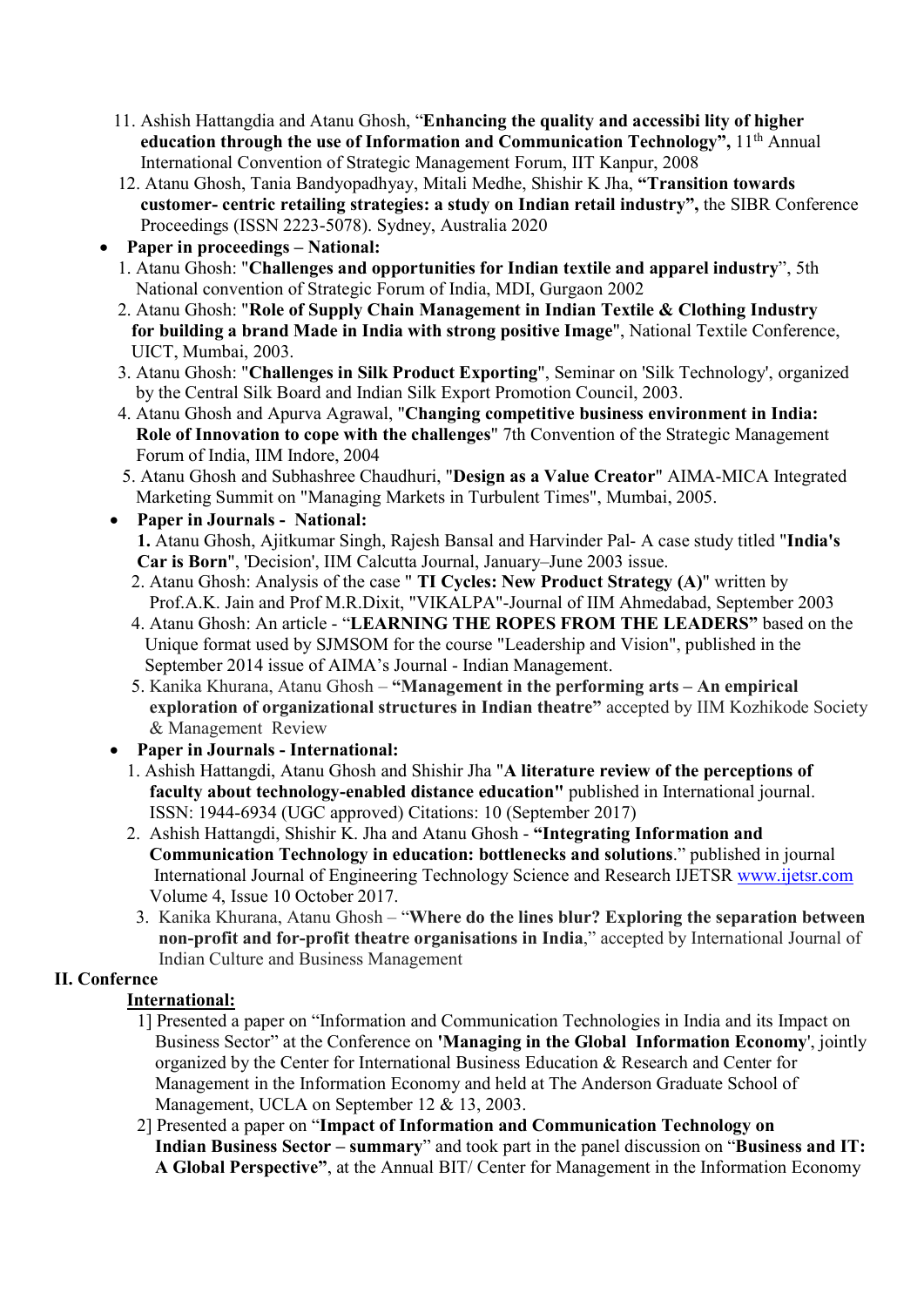Conference, held in July, 2005 at Anderson School of Management, UCLA.

- 3] Presented two papers jointly written with Ms. Gargi Banerjee "Marketing Strategy in Digital Economy: An Indian Perspective" and "Impact of ICT on Indian business sectors" at the Third Annual Conference of BIT (Business and Information Technologies) Study at SDA Bocconi School of Management, Milan, Italy on 1st June and at University of Lugano (Switzerland) on 2nd June 2006.
- 4] Presented a paper on "Business and Information Technologies Study Report 2006- India" at the 4th Annual International BIT Conference, held at Korea University Business School, Seoul, in June 2007
- 5] A special address on "Blue Ocean Strategy  $\&$  Indian Textile Industry" during the Inaugural session of INTEXCON 2019 held at IIM Ahmedabad on 3-4 October 2019
- 6] An invited talk entitled "Blue Ocean Strategy a Choice for Indian Textile Industry too!" at the International Conference (ICTX2020) on "Innovative Approaches for the Development of Sustainable Textile Products and Processes" held in February, 2020

# National :

- 1] Presented a paper on "Role of Supply Chain Management in Indian Textile & Clothing Industry for building a brand Made in India with strong positive Image" at the National Textile Conference 2003 organised by UICT, Mumbai, December 2003.
- 2] Presented a paper on "Globalization and Strategy for New Global product development", at a National Seminar on 'Management of Global Product Development Projects', held on November 28, 2003 at SOM, IIT Bombay
- 3] Presented a paper on "Challenges in Silk Product Exporting", at a Seminar on 'Silk Technology', organized by the Development Commissioner (Handlooms), Govt. of India, Central Silk Board and Indian Silk Export Promotion Council, December , 2003.
- 4] Presented a case study on 'Airtel A Case Study on Brand Building', jointly authored with Vineet Gupta, Kiran B. Pillai, SOM, and Nitin Dewan, EE, at a National Seminar on 'Building Brands in Indian Markets', held at IIM Kozhikode on December 13-14, 2003.
- 5] Presented a paper on "LEARNING LEADERSHIP & VISION FROM LEADERS : A SUCCESSFUL INNOVATIVE EXPERIMENT AT SJMSOM, IIT BOMBAY" at the 9th Convention of Strategic Management Forum held at IIM Kozhikode on 18-20 May 2006.
- 6] Presented a paper on "Capturing consumer expectation to formulate strategies for e-commerce firms" co-authored with Ms Sujata Biswas, Kirankumar Momaya, at 18th Annual Convention of Strategic Management Forum 2015, held at IIFT, New Delhi
- 7] Presented a paper titled "Issues for the Sustainability of Performing Arts Organisations" authored with Kanika Khurana at the 20th Annual Convention of the Strategic Management Forum, held at IIM Tiruchirappalli on 25-27 December 2018
- 8] Presented a paper on "Transition towards customer-centric strategies: a study on Indian hotel industry" authored with Tania Bandyopadhyay, Shishir K Jha at the 21st Annual Convention of the Strategic Management Forum, held at IIM Lucknow in December 2019
- 9] Presented a paper on "Challenges and Opportunities for MSMEs to contribute to Inclusive Development" at the Symposium for Development of Shared Knowledge on Inclusive Development and Growth Dynamics Organized by the Collaborative Platform between IIT KGP and AIPPDS on the 14- 15 February, 2019 at IIT Kharagpur

## III. Published book andChapters in Book

- 1. The following 2 articles written with other co-authors, got published in THE BUSINESS AND INFORMATION TECHNOLOGIES (BIT) PROJECT – A Global Study of Business Practice, published by World Scientific, Feb 2007.
	- 1. The India Business and Information Technologies (BIT) Survey (Atanu Ghosh et al.)
	- 2. Impact of Information and Communication Technology on Indian Business Sector Review Report (Atanu Ghosh & A K Choudhary)